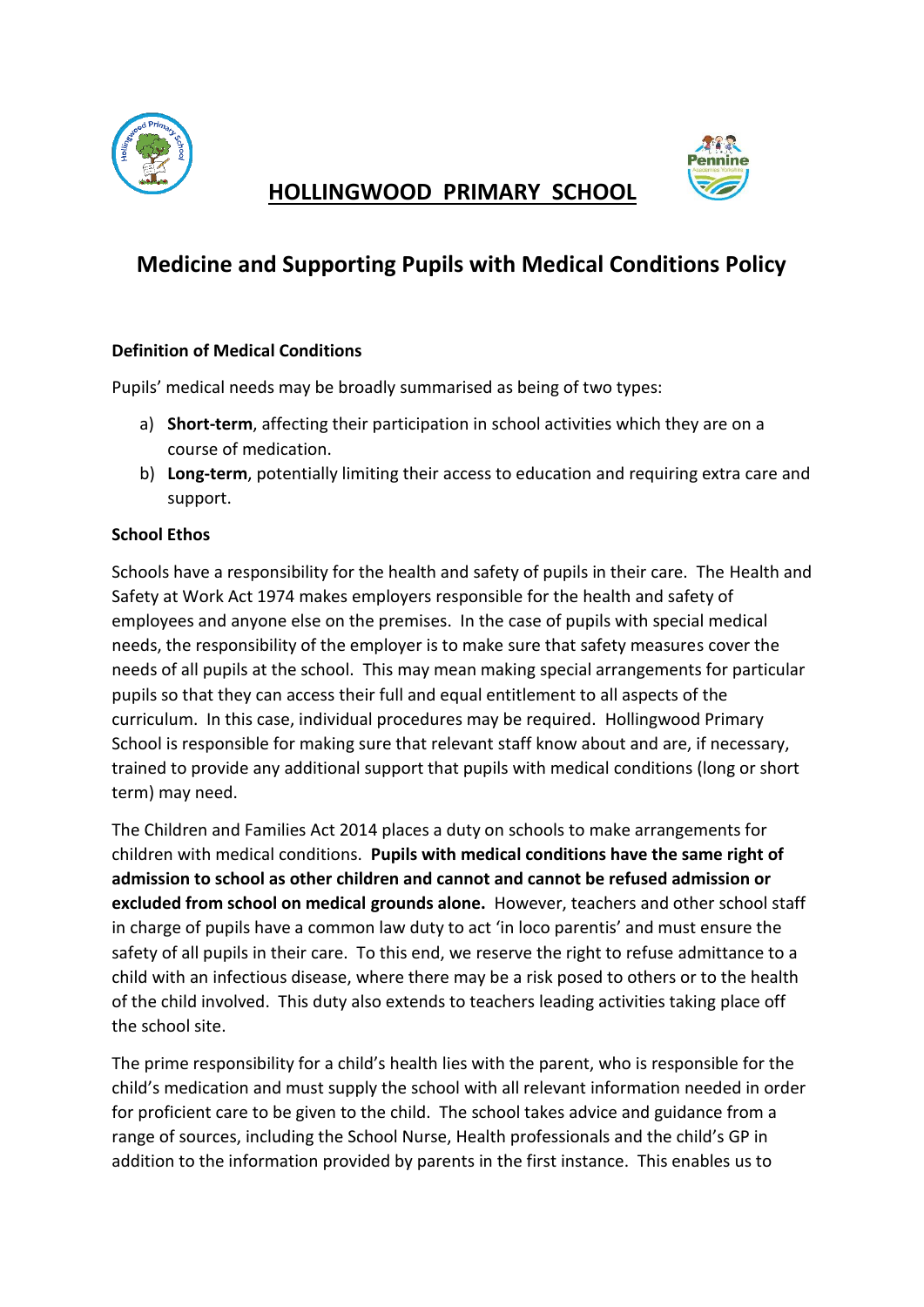ensure we assess and manage risk and minimise disruption to the learning of the child and others who may be affected (for example, class mates).

#### **Our Aims**

- To support pupils with medical conditions, so that they have full access to education, including physical education and educational visits.
- To ensure that school staff involved in the care of children with medical needs are fully informed and adequately trained by a professional in order to administer support or prescribed medication.
- To comply fully with the Equality Act 2010 for pupils who may have disabilities or special educational needs.
- To write, in association with healthcare professionals, Individual Healthcare Plans where necessary.
- To respond sensitively, discreetly and quickly to situations where a child with a medical condition requires support.
- To keep, monitor and review appropriate records.

#### **Entitlement**

Hollingwood Primary School provides full access to the curriculum for every child wherever possible. We believe that pupils with medical needs have equal entitlement and must receive necessary care and support so that they can take advantage of this. However, we also recognise that employees have rights in relation to supporting pupils with medical needs, as follows:

Employees may:

- Receive appropriate training
- Work to clear guidelines
- Bring to the attention of Senior Leadership any concern or matter relating to the support of pupils with medical conditions

#### **Expectations**

It is expected that:

- Parents will inform school of any medical condition which affects their child
- Parents will supply school with appropriately prescribed medication, where the dosage information and regime is clearly printed by a pharmacy on the container
- Parents will ensure that medicines to be given in school are in date and clearly labelled
- Medical professionals involved in the care of children with medical needs will fully inform staff beforehand of the child's condition, its management and implications for the school life of that individual
- Hollingwood Primary School will ensure that, where appropriate, children are involved in discussing the management and administration of their medicines and are able to access and administer their medicine if this is part of their Individual Healthcare Plan (for example, an inhaler)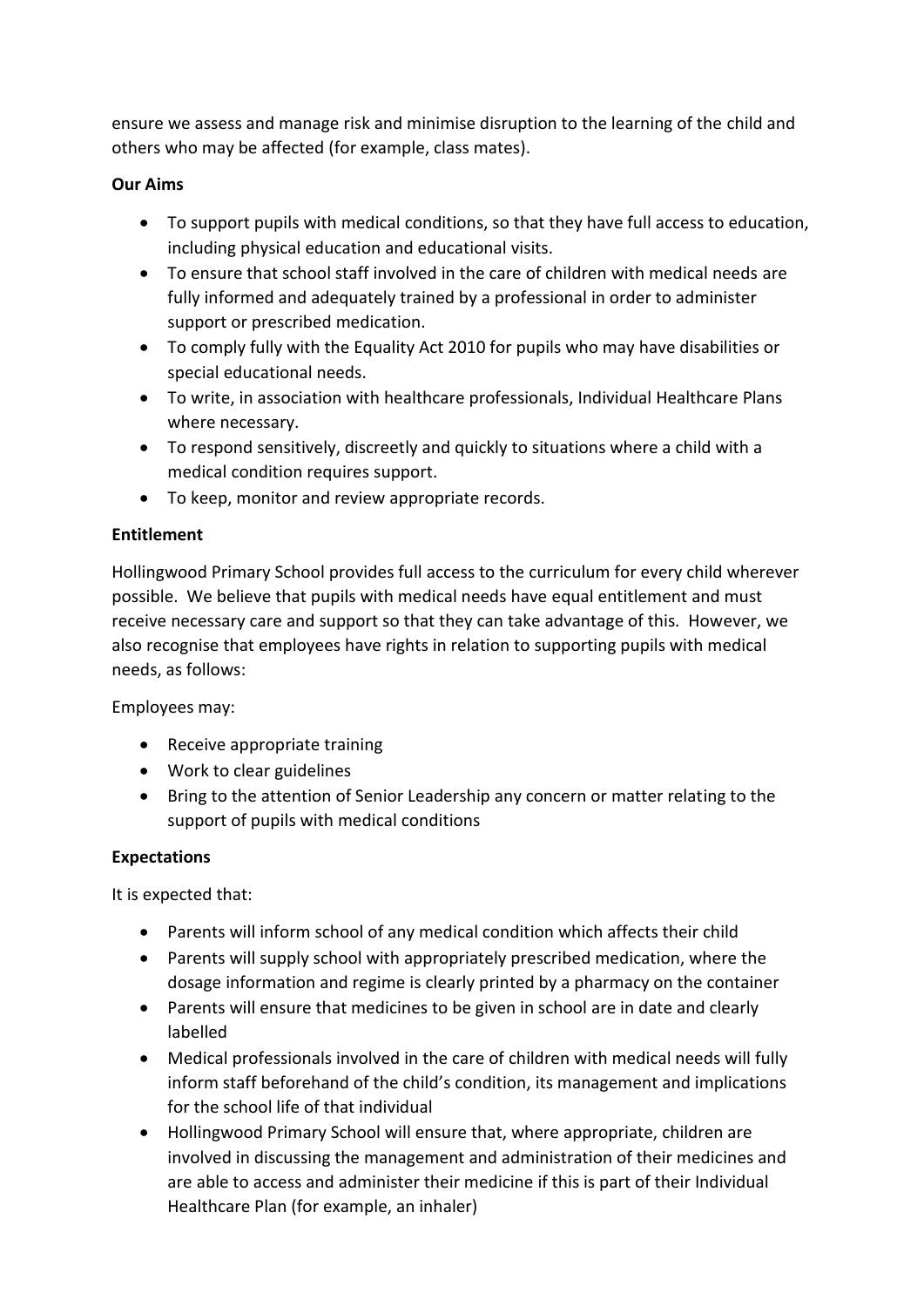- School staff will liaise as necessary with Healthcare professionals and services in order to access the most up to date advice about a pupil's medical needs and will seek support and training in the interests of the pupil
- Transitional arrangements between schools will be completed in such a way that Hollingwood Primary School will ensure full disclosure of relevant medical information, Healthcare plans and support needed in good time for the child's receiving school to adequately prepare
- Individual Healthcare Plans will be written, monitored and reviewed regularly and will include the views and wishes of the child and parent in addition to the advice of relevant medical professionals
- Medicines will be administered by a named staff member on a 1:1 basis for each child

### **Information**

Children with serious medical conditions will have their photo along with any other necessary information, in the First Aid Room. Additional information will be electronically held on MIS with signed permission from parents. Children with medical conditions which may require emergency attention e.g. epilepsy, diabetes, will have their names and an individual Healthcare Plan clearly accessible in the First Aid Room and all adults dealing with the child will have their attention drawn to this information. All other medical conditions will be noted from children's MIS records and will be updated as any changes occur. If any changes occur this information is shared with the SENDCO.

### **In an emergency**

In a medical emergency, First Aiders have been appropriately trained to administer emergency paediatric first aid if necessary.

If an ambulance needs to be called, staff will:

- Outline the full condition and how it occurred
- Give details regarding the child's date of birth, address, parents' names and any known medical conditions

Children will be accompanied to the hospital by a member of staff if this is deemed appropriate. Staff cars should not be used for this purpose. Parents must always be called in a medical emergency, but do not need to be present for a child to be taken to hospital.

### **Administration of medicines**

Only essential medicines will be administered during the school day. These will be only those prescribed by a doctor. Oral medication will only be administered if it is required to be taken 4 times per day. Parents must complete a written permission slip before any medicine is administered. Medicines to be given during the school day must be in their original container.

Any exceptions to the above is at the discretion of the school.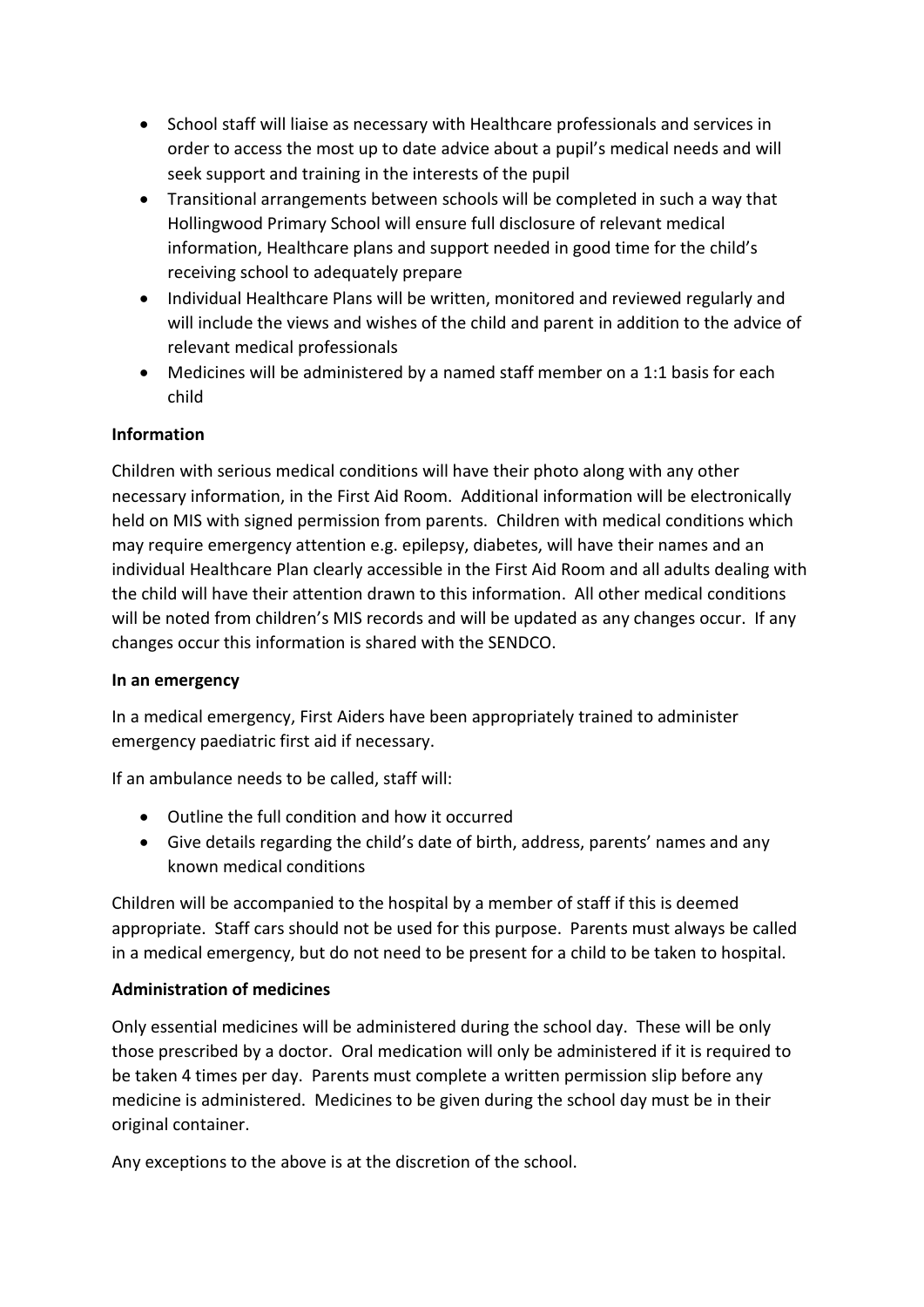Parents/carers should be advised that it is their responsibility to notify the school of any changes to a child's medication, especially if it is to be taken on a long term basis.

Essential medicines will be administered on Educational Visits, subject to the conditions above. A risk assessment may be needed before the visit takes place.

Staff supervising the visit will be responsible for safe storage and administration of the medicine during the visit.

Named staff members will give medicines. Before administering any medicine, staff must check that the medicine belongs to the child, must check that the dosage they are giving is correct, and that written permission has been given. Any child refusing to take medicine in school will not be made to do so, and parents will be informed about the dose being missed. All doses administered will be recorded in the School Office Medicine Authorisation Book. All medicines will be stored safely. Medicines needing refrigeration will be stored in a small fridge in the school office. Inhalers, will be kept in the child's classroom and carried with the children, for ease of access during outside activities. All medicines must be clearly labelled.

Prescribed medicines will be kept in the locked cabinet in the School Office. Access to these medicines is restricted to the named persons. Epi-pens are kept in relevant children's classrooms and in the First Aid Room.

Staff will record any doses of medicines given in the Medicine Authorisation Book. Children self-administering asthma inhalers do not need to be recorded.

Inhalers are kept in the child's classroom. Children have access to these inhalers at all times, though must inform a member of staff that they are taking a dose. All inhalers are marked with the child's name. All children with an inhaler must take them on sports activities (including sports day) and educational visits, however short in duration.

**Epi-pen** – Any member of staff can administer an epi-pen in an emergency by following the instructions on the pen itself.

If a pupil refuses to take medication, the school staff should not force them to do so. The school should inform the child's parents as a matter of urgency, and may need to call the emergency services.

### **Complaints**

Should parents be unhappy with any aspect of their child's care at Hollingwood Primary School, they must discuss their concerns with the school. This will be with the child's class teacher in the first instance, with whom any issues should be managed. If this does not resolve the problem or allay concern, the problem should be brought to a member of the leadership team, who will where necessary, bring concerns to the attention of the Headteacher. In the unlikely event of this not resolving the issue, the parents must make a formal complaint using Hollingwood Primary School's complaints procedure that can be found on the school website.

Each item of medication must be clearly labelled with the following information:

Pupil's name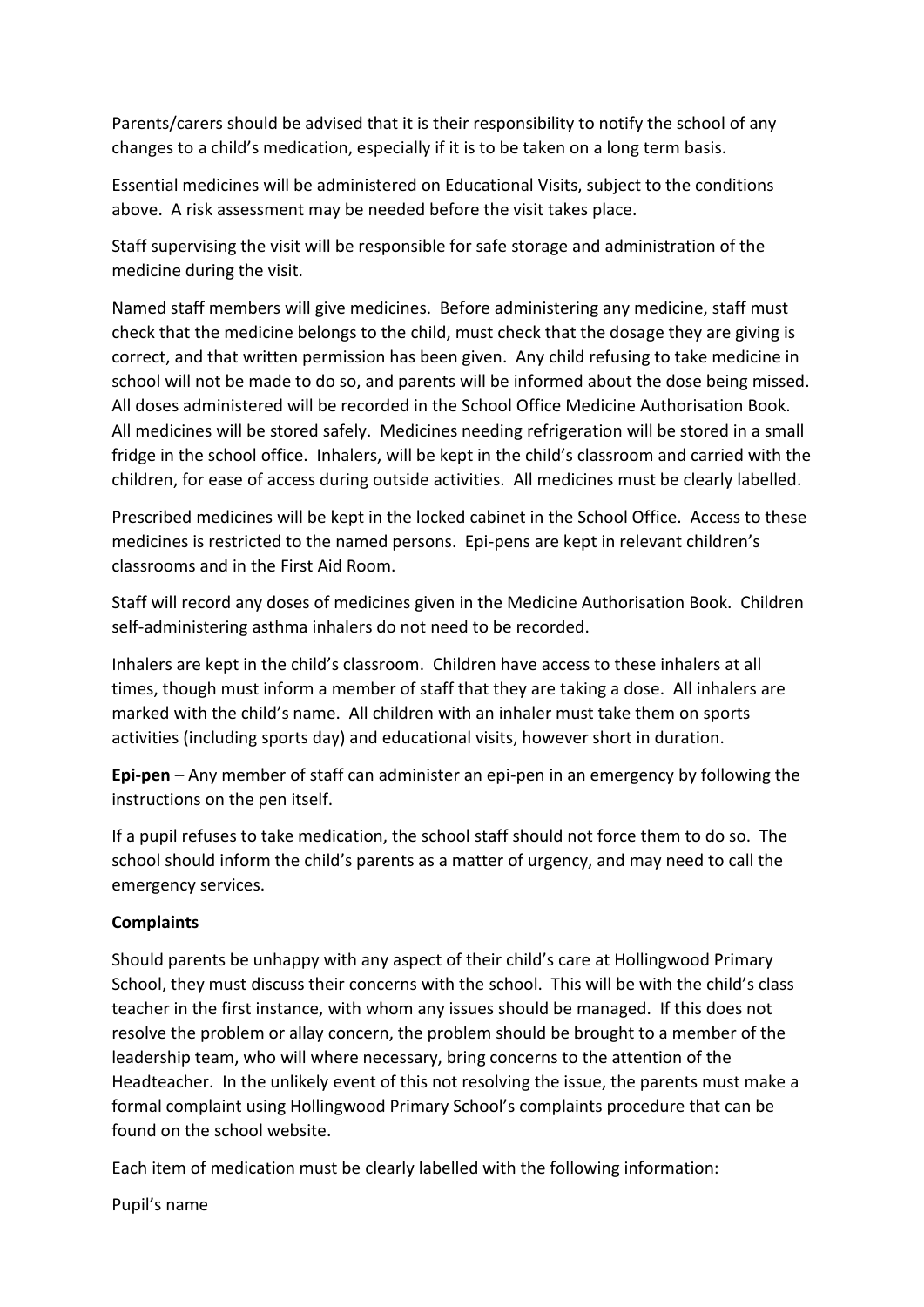Name of Medication Dosage Frequency of Dosage Date of dispensing Storage requirements (if necessary) Expiry date

Staff who volunteer to assist in the administration of medication must receive appropriate training/guidance in liaison with health professionals. The named people to administer medication are (unless trained for specific conditions):

Mrs C Swales

Miss K Dyson

Unless otherwise indicated, all medication to be administered will be kept in a locked cabinet or box.

The school member/s of staff administering the medication must record details of each occasion when medicine is administered to a pupil.

Additional documents supporting this policy attached are:

Asthma Policy

Anaphylaxis Policy

Diabetes Policy

Epilepsy Policy

Procedure for the Administration of Medication

Letter sent annually to parents regarding Asthma/Epi-pen

Medicine Authorisation Record

Signed. . . . . . . . . . . . . . . . . . . . .

Date. . . . . . . . . . . . . . . . . . . . . . .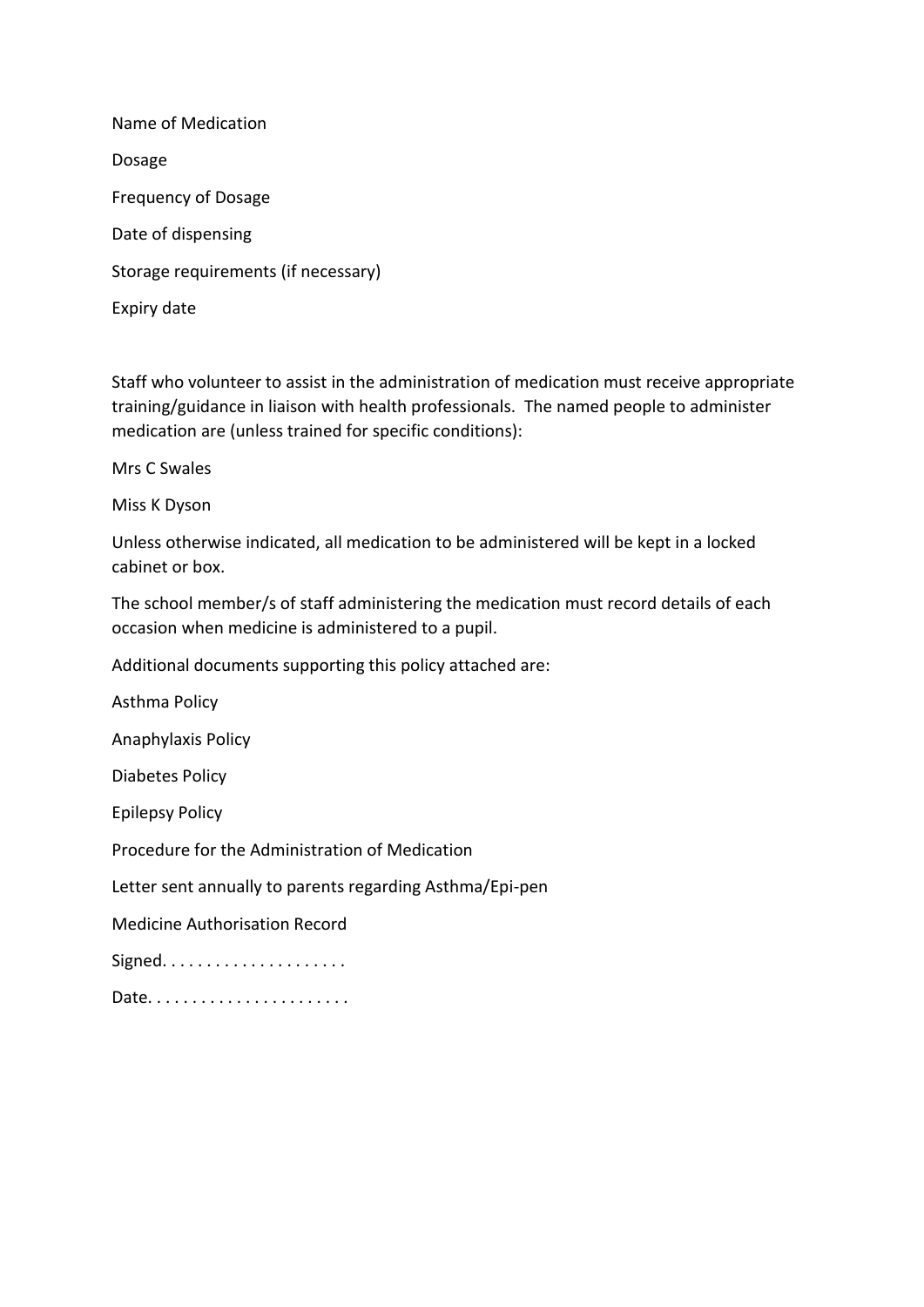



## **Asthma Policy**

### **October 2021**

This school is an inclusive community that aims to support and welcome pupils with medical conditions.

The Trustees and staff of Hollingwood Primary School wish to ensure that pupils with medical needs receive care and support in school. Pupils should not be denied access to a broad and balanced curriculum simply because they need medical support, nor should they be denied access to school trips etc.

A full list of pupils' medical conditions including those with asthma is held on MIS which all staff can access. Medical conditions are pinned at the top of each child's electronic profile.

At the beginning of each school year the School Office send out a letter to parents regarding asthma and Epi-pen to be completed. It is the parents' responsibility to return the letter and a spare named inhaler. These will be kept in a marked Asthma container in the child's classroom. All staff should be aware of where this is situated. Pupils are able to access their inhalers whenever needed. Pupils in Key Stage 2 who carry their inhalers with them throughout the school day must return them to the classroom at home time.

Each class teacher will check the expiry dates of inhalers each half term and advise parents when they need replacing.

Staff must ensure all inhalers are taken on school trips, swimming lessons, sporting events etc. If a pupil does not have an inhaler they will not be permitted to go.

The school will adhere to 'Guidance on the Use of Emergency Salbutamol Inhalers in School's September 2014'. Emergency inhalers will be kept in the First Aid Room in the wall mounted cupboard (top shelf) for those children whose parents have given written consent for them to be used with their child. The emergency asthma inhalers will be checked monthly and replacements obtained as necessary.

All staff have an annual refresher Asthma training.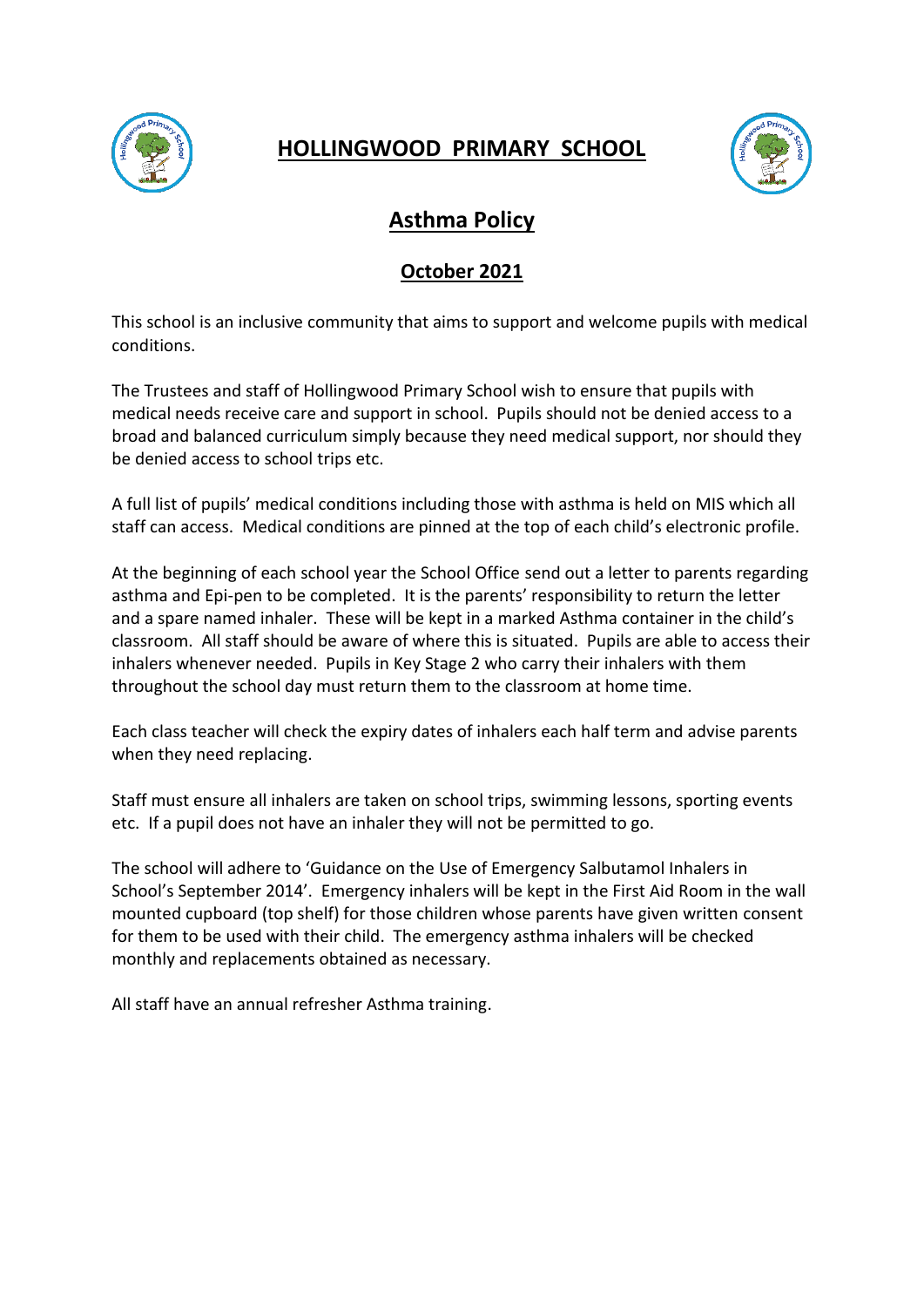



# **Anaphylaxis Policy**

### **October 2021**

This school is an inclusive community that aims to support and welcome pupils with medical conditions.

The Trustees and staff of Hollingwood Primary School wish to ensure that pupils with medical needs receive care and support in school. Pupils should not be denied access to a broad and balanced curriculum simply because they need medical support, nor should they be denied access to school trips etc.

Anaphylaxis is a severe and potentially life-threatening allergic reaction at the extreme end of the allergic spectrum.

When a pupil is diagnosed with Anaphylaxis joins the school the SENDCO will always arrange a meeting with parents and consult the relevant health professionals.

Parents will be asked to supply an Epi-pen. This will be kept in a marked box with a photograph of the pupil on.

In addition a photograph of the pupil will be displayed in the First Aid Room for all staff to read.

Emergency Epi-pen's will be kept in the First Aid Room in the wall mounted cupboard (top shelf). The emergency Epi-pen's will be checked monthly and replacements obtained as necessary.

Any member of staff can administer the Epi-pen should the need arise. Staff should ensure that the Epi-pen is taken on all school trips, swimming lessons, sporting events etc. in its marked box containing the relevant instructions. This will be covered with a risk assessment on Evolve.

All staff have an annual refresher Epi-pen training.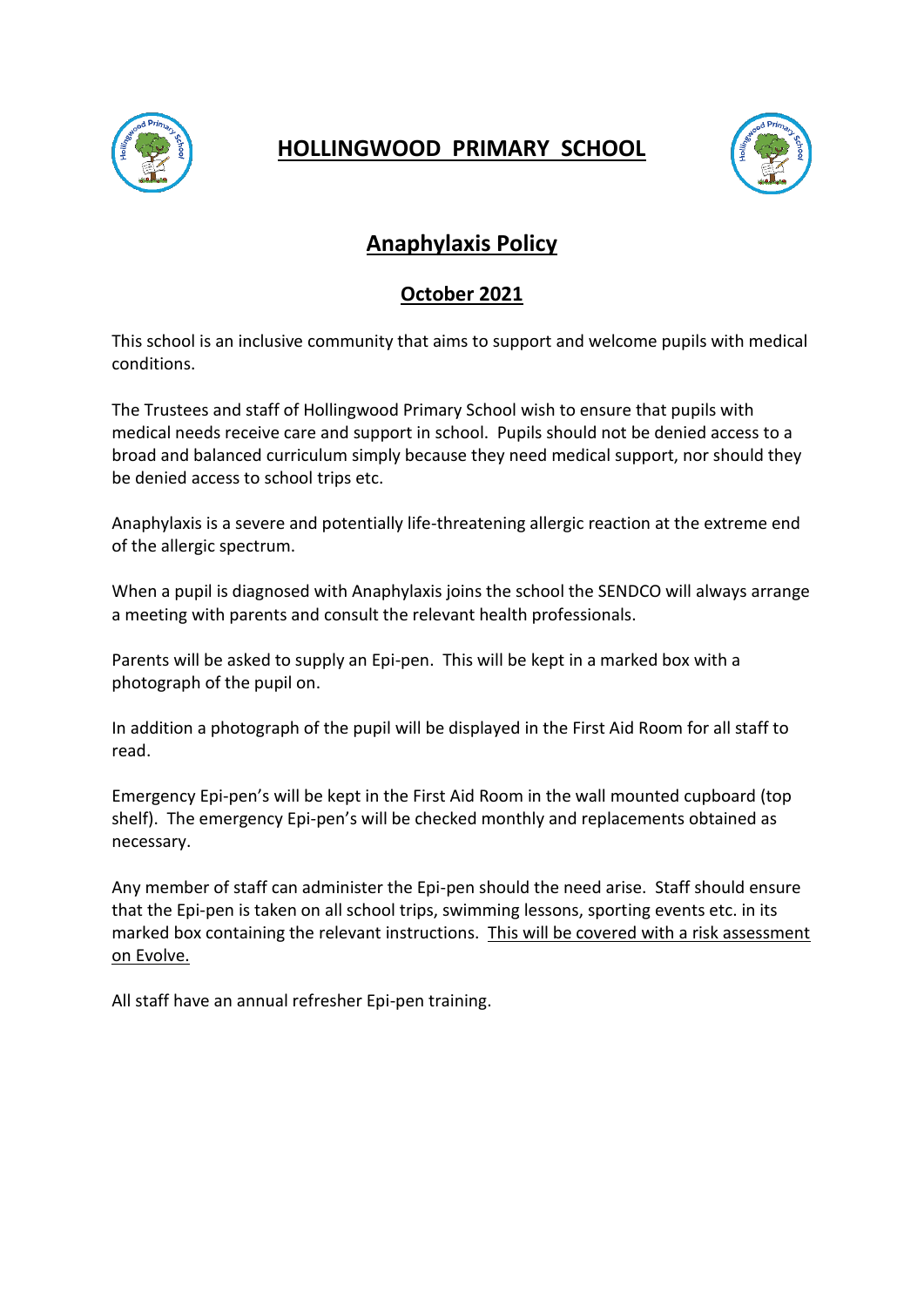



# **Diabetes Policy**

### **October 2021**

This school is an inclusive community that aims to support and welcome pupils with medical conditions.

The Trustees and staff of Hollingwood Primary School wish to ensure that pupils with medical needs receive care and support in school. Pupils should not be denied access to a broad and balanced curriculum simply because they need medical support, nor should they be denied access to school trips etc.

When a pupil diagnosed with Diabetes joins the school the SENDCO will always arrange a meeting with parents and consult the relevant health professionals. The child will always have a healthcare plan and home/school book.

A photograph of the pupil will be displayed in the First Aid room for all staff to see.

Should the pupil need to test blood sugar levels or self-inject insulin during school hours, a quiet place will be made available for this purpose and the child will be accompanied by trained staff at all times. The school will ensure that sufficient staff have received training.

Should the child be deemed too young to undertake the above, the school will consult the relevant health professionals, and staff who wish to do so will undergo training to support the pupil.

Full consultation will always take place with the parents before any school trips, swimming lessons, participation in sports events or residential visits etc. so that appropriate care can be provided.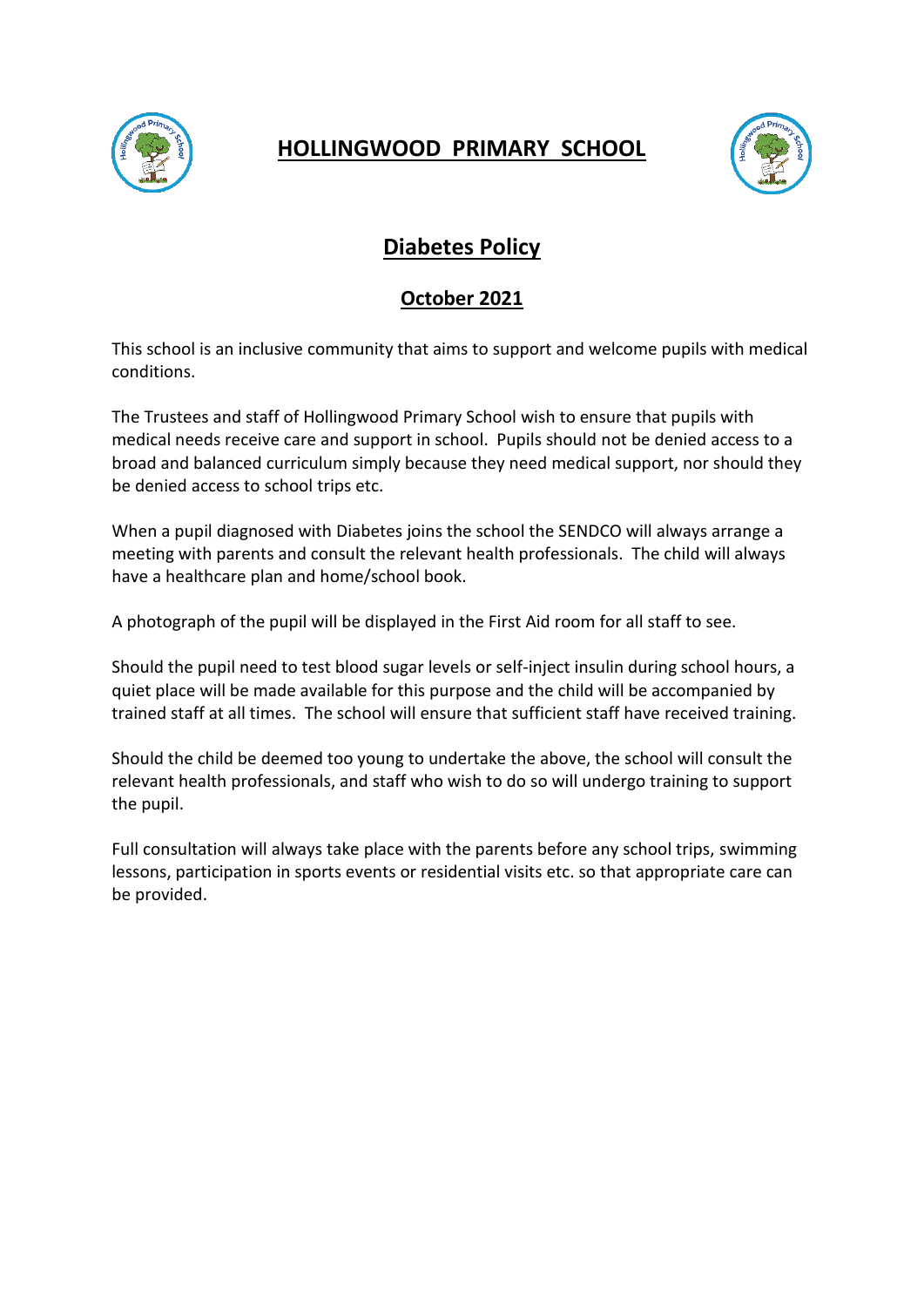



## **Epilepsy Policy**

### **October 2021**

This school is an inclusive community that aims to support and welcome pupils with medical conditions.

The Trustees and staff of Hollingwood Primary School wish to ensure that pupils with medical needs receive care and support in school. Pupils should not be denied access to a broad and balanced curriculum simply because they need medical support, nor should they be denied access to school trips etc.

When a pupil diagnosed with Epilepsy joins the school the SENDCO will always arrange a meeting with parents and consult the relevant health professionals.

A photograph will be displayed in the First Aid Room so all staff are aware of what action to take.

Staff working directly with the pupil concerned will be made fully aware of the child's needs and will receive full training if required.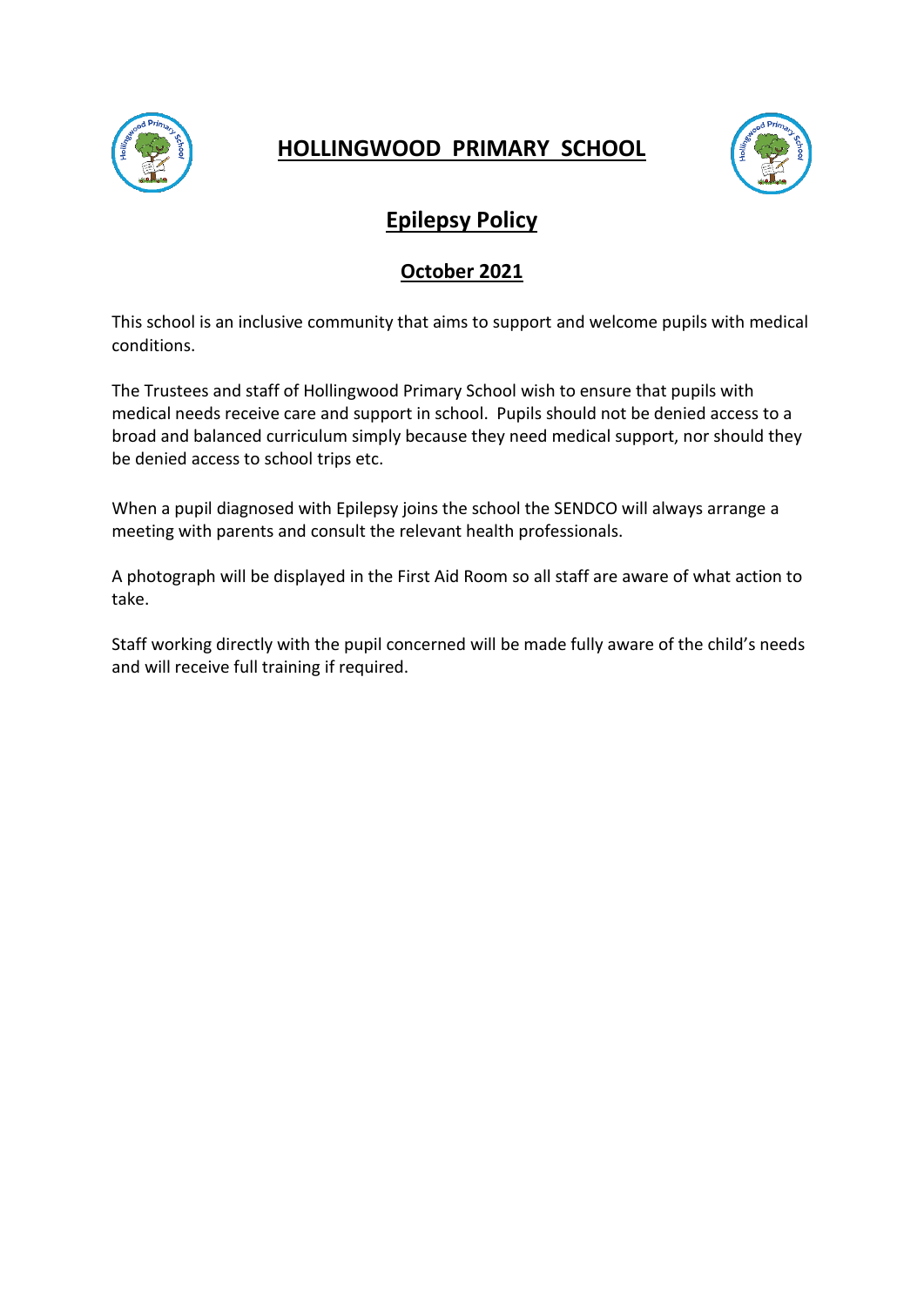



# **Procedure for the Administration of Medication**

### **October 2021**

In line with the school's policy, parents or carers of the children who require medication at school should bring the relevant items to the main office and fill in a Medicine Authorisation Form giving consent.

Only prescribed medication will be administered, no over the counter medicines or throat sweets etc.

Oral medication will only be administered if it is required to be taken 4 times a day.

Any exceptions to the above are at the discretion of the school.

We have two people for administering medication:-

Mrs C Swales

Miss K Dyson

**Under no circumstances should children be self-medicating unless it is their own asthma inhalers under supervision.**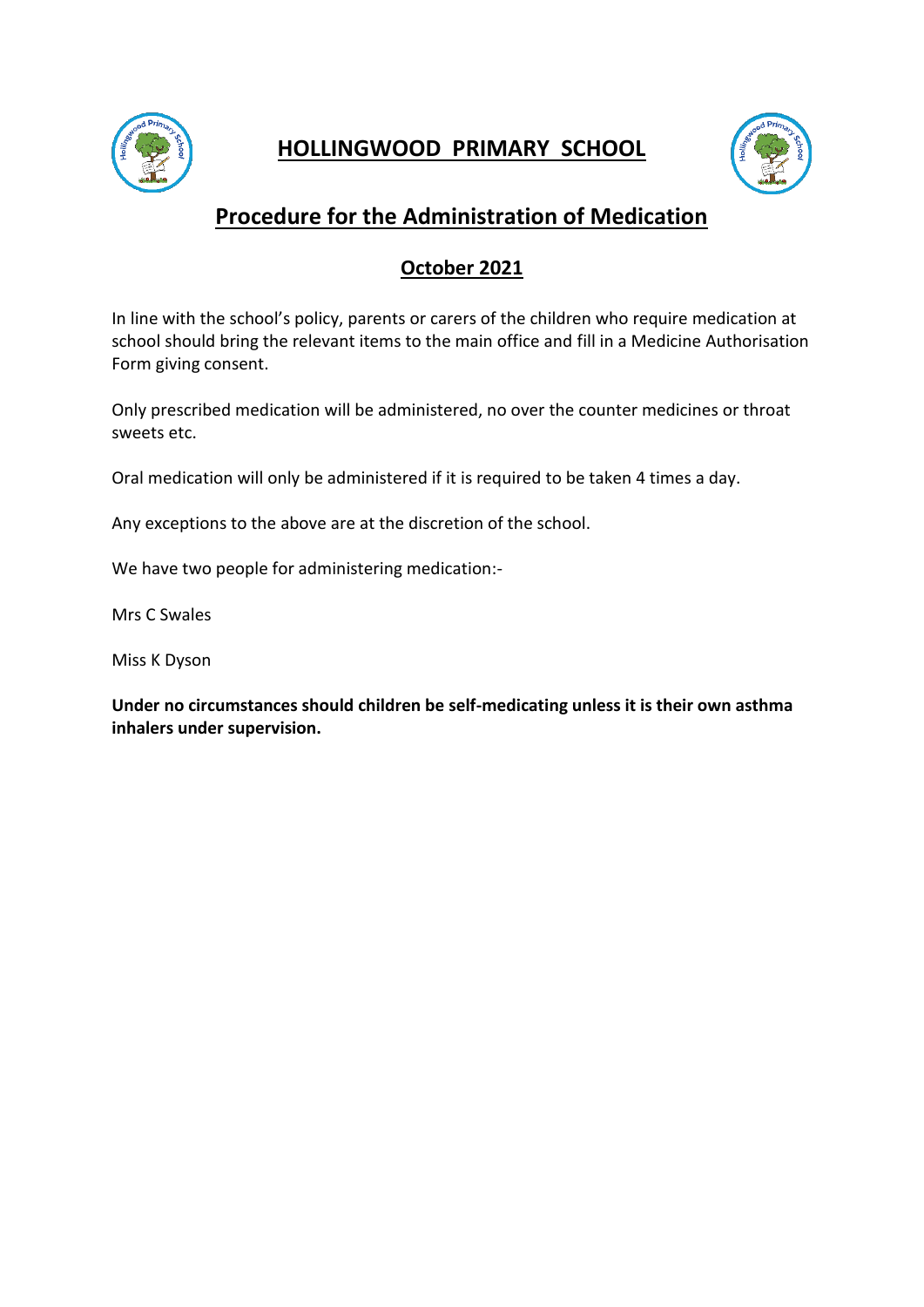



Dear Parents and Guardians

### **School Asthma Policy/Severe Allergic Reaction (Anaphylaxis)**

I am pleased to advise you that this school takes its responsibilities to pupils with asthma seriously. With advice from the national asthma campaign we have in place an established school policy for use by all staff.

#### **Please could you obtain a copy of your child's ASTHMA/WHEEZE MANAGEMENT PLAN from your asthma clinic/doctor so we may take a copy.**

We have also been informed that all children with severe allergic reactions **must** have a validated epi-pen in school. If your child has been prescribed with an epi-pen, could you please ensure that an epi-pen is supplied to be kept in school. The epi-pen must be inside a clearly named plastic box, with a photo of your child attached. This will enable the class teacher and lunchtime supervisors to have an epi-pen available at all times.

As part of accepted good practice we are asking all parents of **pupils with asthma and/or anaphylaxis to complete the slip below**. This slip will update our records and ensure that all pupils receive the best possible treatment at all times.

Please only return the slip if your child suffers with either of these conditions. Thank you for your support with this important matter.

Yours sincerely

Mrs C Swales Office Manager

**. . . . . . . . . . . . . . . . . . . . . . . . . . please complete and return. . . . . . . . . . . . . . . . . . . . . . . . . . . Asthma/Epi-pen**

**Child's name. . . . . . . . . . . . . . . . . . . . . . . . . . . . . . . . . .Class. . . . . . . . . . . . . . . . . . . . . . . . . . . .**

**PLEASE ADVISE IN THE BOXES BELOW ANY RELIEVER INHALERS KEPT IN SCHOOL** 

| Name of medication and how taken                | Dose and when taken |  |
|-------------------------------------------------|---------------------|--|
|                                                 |                     |  |
|                                                 |                     |  |
|                                                 |                     |  |
| Does your child need an Epi-pen kept in school? | Yes<br>Nο           |  |

**What triggers your child's allergic reaction?. . . . . . . . . . . . . . . . . . . . . . . . . . . . . . . . . . . . . . . .**

**Signed. . . . . . . . . . . . . . . . . . . . . . . . . . . . . . .**